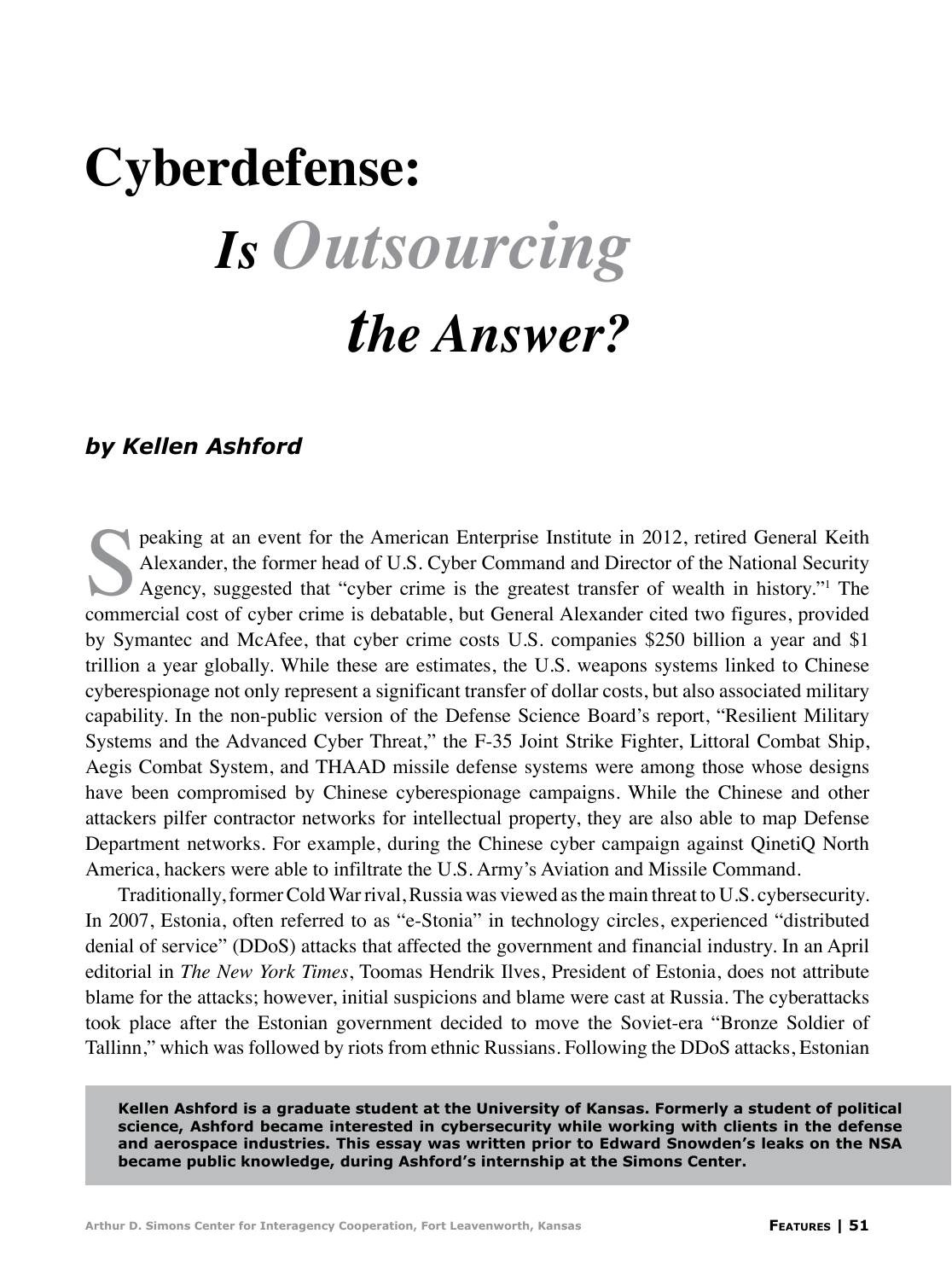Prime Minister Andrus Ansip suggested that the attacks originated from "Russian state authorities."2

**While Russia remains a threat to U.S. cybersecurity, both countries have signed a cybersecurity pact aimed at reducing tensions between the two in cyberspace.**

While Russia remains a threat to U.S. cybersecurity, both countries have signed a cybersecurity pact aimed at reducing tensions between the two in cyberspace. The pact calls for increasing communication and information sharing on cyber threats, as well as forums aimed at broadening cybersecurity cooperation.3 In contrast to the perceived Russian cyberthreat, recent government and media attention has focused on cyberattacks and cyberespionage campaigns waged by Chinese hackers, and rightly so. Verizon's "2013 Data Breach Investigations Report" found that 96 percent of cyberespionage campaigns originated in China.<sup>4</sup> In early 2012, Mandiant, a cybersecurity company, released a report that linked cyberespionage to Unit 61398 (also called the Comment Crew or APT1), a division of the People's Liberation Army (PLA). Additionally, Chinese universities have also been linked to cyberattacks on the U.S. The Key Laboratory of Aerospace Information Security and Trusted Computing at Wuhan University, which receives funding from the PLA, has been linked to cyberattacks, and over 760 Chinese military and government officials are reported to have connections to the university.<sup>5</sup>

While critical infrastructure, government, and military networks remain at the center of cybersecurity concerns, the defense contracting community has been thrust onto the front lines

of the cyberwar. Not only are the contractors' weapon systems subject to intellectual property theft, but they are also becoming the first responders for the U.S. government. In order to better secure their networks, defense contractors have taken both defensive and offensive measures against these cyberthreats. "Active defense," "hacking back," and "threat intelligence" are being discussed more frequently, if not becoming common offensive and defensive measures. The Commission on the Theft of American Intellectual Property, led by former Director of National Intelligence Admiral Dennis C. Blair and former Ambassador to China Jon Huntsman Jr., released a report which suggested that companies be allowed to "hack back" against hackers. Furthermore, Jim Jaeger, Vice President of General Dynamics Fidelis Cybersecurity Solutions, recently suggested that "if a company wants to go after a cyber criminal who is responsible for a security breach, who is going to complain? The hacker? Frankly, I think it's really good to see."<sup>6</sup>

Cyberattacks and cyberespionage are likely to continue against private and public networks in the U.S. and cyberdefense remains a priority. While the National Security Agency and defense contractors engage hackers with offensive measures, the need to defend America's networks has never been greater. Yet, in order to understand the importance of cyberdefense in the modern age, it is also important to understand the threat—in this case—Chinese hackers. While media attention continues to focus on how hackers attack and what their specific targets are, the bigger question is why the Chinese wage cyberespionage campaigns against defense contractors, the U.S. government, and critical infrastructure.

"The culture of hacking in China is not confined to top-secret military compounds where hackers carry out orders to pilfer data from foreign governments and corporations. Hacking thrives across official, corporate, and criminal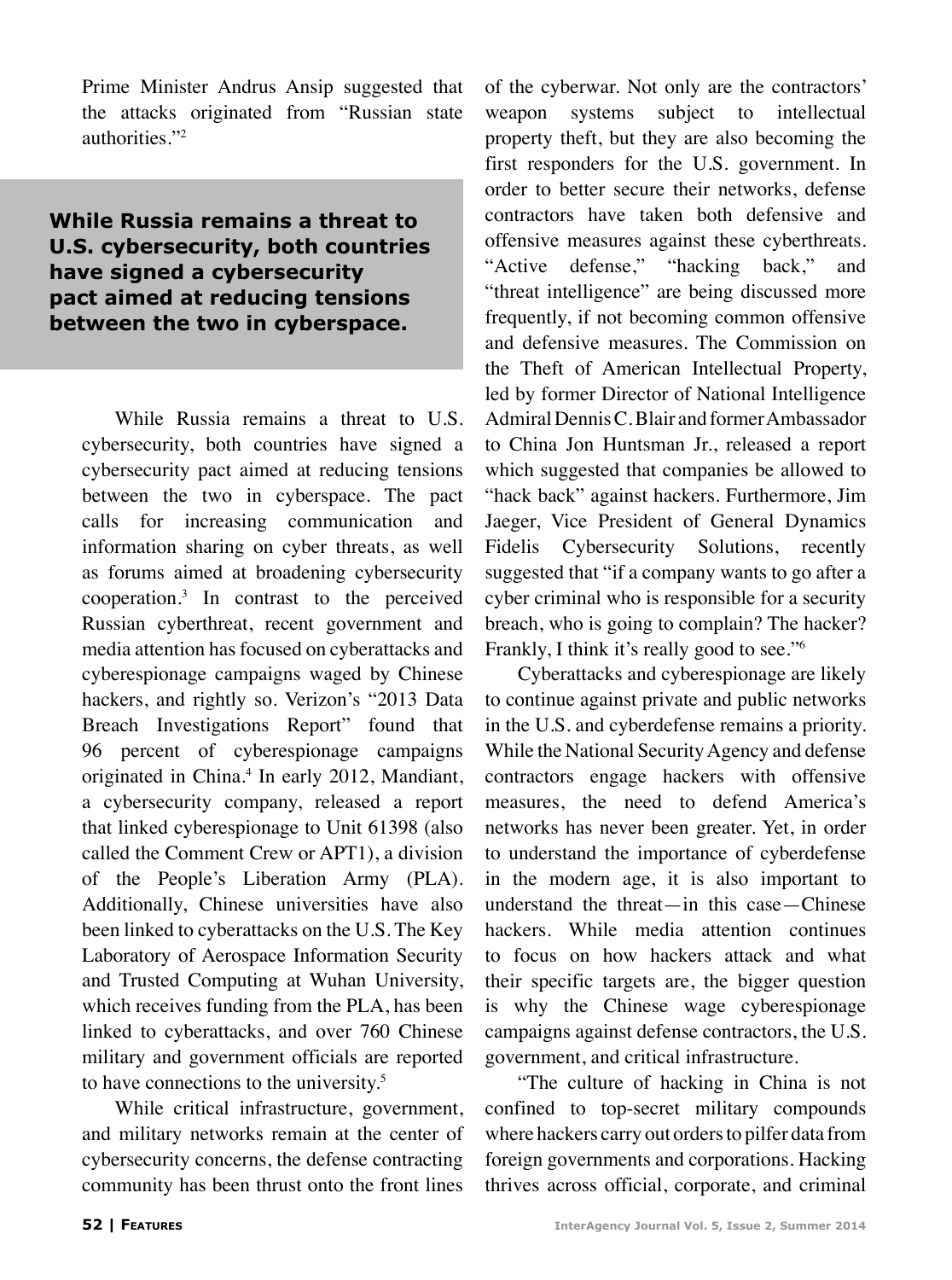worlds."7 Understanding the cyberthreat posed by the Chinese is to understand China, its history, and its intentions on the global stage. In his book, *21st Century Chinese Cyberwarfare*, William T. Hagestad II suggests: "The 'Middle Kingdom,' which is China, is determined, and in their focus destined to achieve worldwide leadership through the use of their statesponsored, military-developed, and civilianexecuted information dominance."8

As Hagestad does in his book, it is important to distinguish between the types of Chinese hackers, as their intentions and command and control structures vary. Most often associated with hacking U.S. computer networks, the PLA, under orders from the Communist Party of China (CPC), hacks as a means to equal the playing field between itself and the U.S. in the event of a crisis or war. China's cyberwarfare doctrine began to take shape after PLA officials saw the power that modern, information-enabled forces had during the Persian Gulf War. The U.S. targeted Iraqi command and control sites during the air campaign in order to disrupt its flow of information. U.S. armed forces were also able to use information to coordinate and synchronize movements and attacks. In an interview with PBS Frontline, John Arquilla, an associate professor at the Naval Postgraduate School, suggests that "the cyber things we did in the last Gulf War had much to do with the management of our own information."9 Seeing how the U.S. used information dominance in the Gulf War, the PLA realized that in any hypothetical, future conflict with the U.S., achieving information dominance would be necessary in order to be victorious. To do so, the Chinese would need to use cyberattacks to disrupt U.S. command and control networks, effectively disrupting the flow of information and intelligence. Thus, as it stands today, the PLA's primary motive is "to map military capabilities that could be exploited during a crisis."<sup>10</sup>

the PLA, state-owned enterprises (SOE) use cyberwarfare for industrial espionage. As Hagestad notes, these SOEs are "successful multinational commercial enterprises, which must now compete on the world stage, without the benefit of knowing how to compete fairly."11

**The industrial espionage typically associated with Chinese state-owned enterprises often concerns weapon designs and weapon systems.**

The industrial espionage typically associated with Chinese SOEs often concerns weapon designs and weapon systems. While the PLA often benefits from having these designs, so do SOEs. For example, the Chinese J-31 fighter bears a remarkable resemblance to Lockheed Martin's F-35 Joint Strike Fighter. However, the PLA did not build the J-31; Shenyang Aircraft Corporation built it. Similarly, the J-20 fighter built by Chengdu Aircraft Industry Group closely resembles Lockheed Martin's F-22 Raptor. Interestingly, it has been suggested that Pentagon insiders question the Raptor's ability to perform in combat due to the extensive hacking that subcontractors faced while working on the fighter.<sup>12</sup>

Moreover, SOE-sponsored hacking is not limited to U.S. defense contractor weapon designs. SOE-sponsored hacking plays a role in China as well. For example, Edward Wong of *The New York Times* reported that Sany Group, a construction equipment manufacturer in China, used hackers to spy on a rival company, Zoomlion.13 There are also political motivations for Chinese hacking. China's "Great Firewall" and Internet censorship have been well documented over the years. According to Wong, "local police departments contract

In contrast, yet often in conjunction with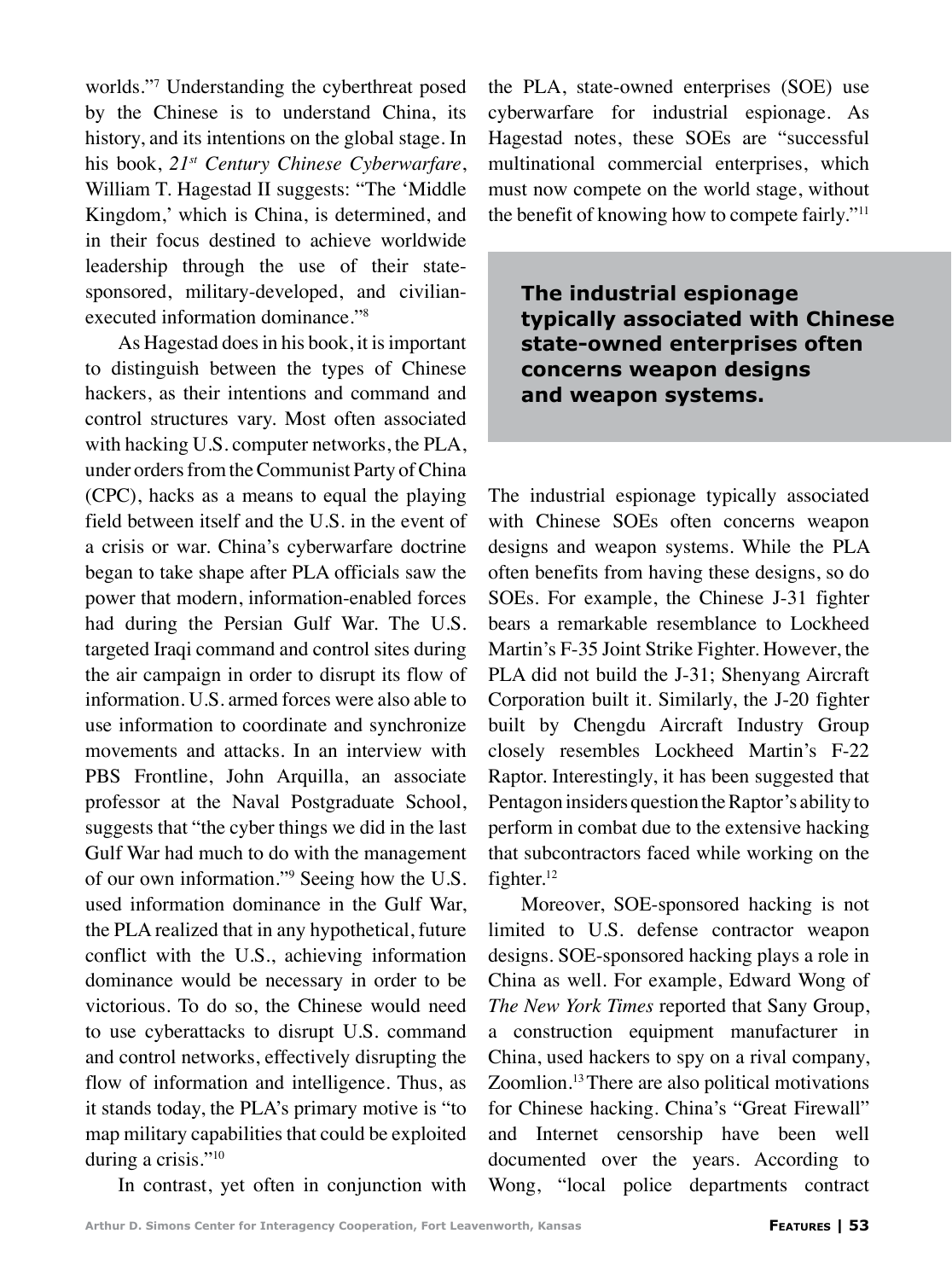with companies like Xhunter to monitor and suppress dissent" within China itself.<sup>14</sup> Furthermore, he notes that Ai Weiwei, an artist who was arrested in 2011, stated that "every time anyone is arrested or checked, the first thing [the authorities] grab is the computer."15 The CPC also uses information gathered by the PLA to map the decision-making process of policymakers and their professional networks, as suggested by the Pentagon's "Annual Report to Congress: Military and Security Developments Involving the People's Republic of China 2013." According to Brian Manzec, "The goal is not to deter other nations from conducting cyberwarfare against the People's Republic of China; rather, it is to use the threat of cyberwarfare to deter an actor from behaving in a manner that is in opposition to Chinese strategic interests."<sup>16</sup>

## **...hackers themselves often move between the government, military, and corporate positions looking for the largest paycheck.**

While the various actors and interested parties engaged in hacking have been identified in China, it does not prevent overlap. As demonstrated, information gathered by the PLA is often used by SOEs or the CPC. Additionally, hackers themselves often move between the government, military, and corporate positions looking for the largest paycheck. Some are even outsourced. An anonymous hacker, quoted in *The New York Times*, adds some important insight on the monolithic nature of hacking in China. "China's government is so big. It's almost impossible not to have any crossover with the government….[The hackers] work for one thing, and that's for money."17 Ultimately, while there are many interpretations of why the Chinese conduct cyberespionage campaigns, Hagestad's interpretation fits current, global affairs quite well since it makes note of the CPC's intentions on the global stage. "The motivation of the People's Republic of China to conduct cyberwarfare is comprised of fear, self-preservation, and hegemony."<sup>18</sup> One cyberattack, in particular, highlights how multiple Chinese parties benefited from hacking an American defense contractor.

A Bloomberg News investigation, using hacked HBGary Inc. emails from the hacking collective "Anonymous," found that QinetiQ North America was hacked over a three-year operation in which "most, if not all of the company's research" had been compromised by PLA Unit 61398.<sup>19</sup> While the investigation focuses solely on QinetiQ, it does make note that "QinetiQ was only one target in a broader cyberpillage," and that almost every defense contractor in the U.S. was a victim of Chinese cyberattacks during the same period.<sup>20</sup> This long-running hacking operation demonstrates that Chinese hackers have revolving targets that reflect different objectives.

Following the precedent of mapping U.S. networks, one focus of the QinetiQ operation was mapping shared networks between U.S. defense contractors, the government, and the military. For example, NASA alerted QinetiQ that one of its computers was used by hackers to try and infiltrate the agency's network.<sup>21</sup> Likewise, a cyber breach at the Redstone Arsenal, home of the Army's Aviation and Missile Command, Materiel Command, and the Missile Defense Agency, was also linked to a shared network with QinetiQ.<sup>22</sup> The attacks on these networks have allowed the PLA to map important shared networks between the military and defense contractors, not only to exploit during a war, but to also pilfer weapon systems' designs in order to exploit these systems in a war-time scenario or use the designs to manufacture their own.

According to this investigation, the Chinese hackers targeted specific engineers because they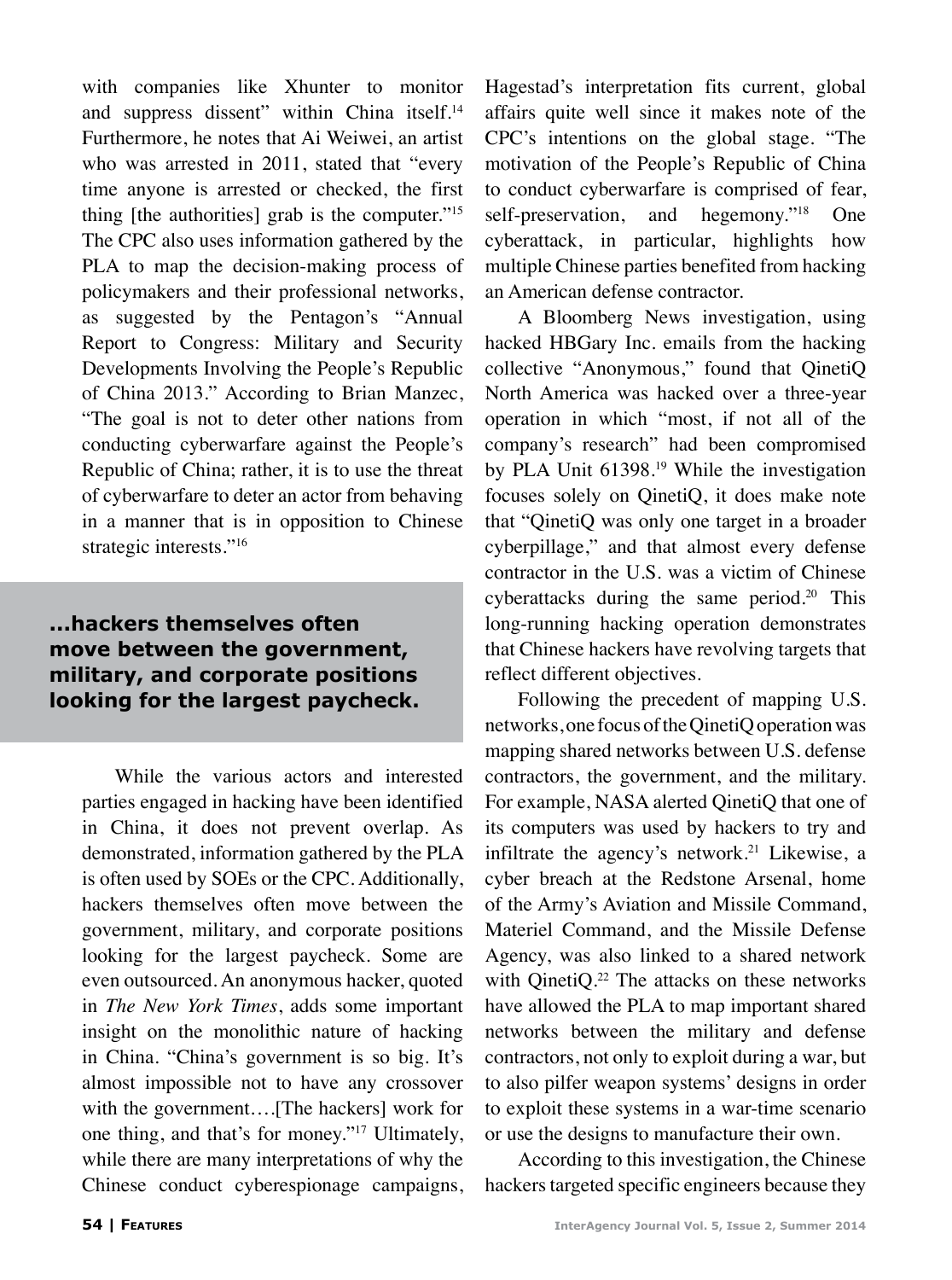were interested in "an innovative maintenance program for the Army's combat helicopter fleet."<sup>23</sup> Specifically, the target was the U.S. Army's Condition-Based Maintenance (CBM) program. This program was a cybertarget as on-board sensors collect data on deployed Army helicopters, which would allow the PLA to examine the deployment, performance, and maintenance needs of the Army's helicopter fleet.<sup>24</sup> According to an Army logistics presentation, the data gathered by these sensors includes classified command and control information, which gives the PLA access to valuable information, such as secure radio and identification friend or foe frequencies used by the Army. In another case, the hackers also targeted QinetiQ's advanced robotics unit. Not only did the Chinese use the stolen intellectual property to build a bomb disposal robot, similar to QinetiQ's "Dragon Runner," but it also allowed the PLA to understand the hardware the U.S. would deploy in a military conflict. Noel Sharkey, a robotics expert at Britain's Sheffield University, speaking to Bloomberg, suggested that the "chip architecture" used to build the PLA knock-off of the Dragon Runner could also be used against U.S. robotics or unmanned aerial vehicles.<sup>25</sup>

The cyberattack on QinetiQ also illustrates the need for defense contractors to plan for and execute cyberdefense plans. In the case of this hack, the company often ignored recommendations from advisors. "They felt like it was this limited little thing, like they'd picked up some virus," Brian Dykstra, a computer forensics expert said.26 Worried about the costs associated with patching its networks, executives at QinetiQ continued to ignore recommendations by these hired advisors. In an interview, William Ribich concluded that QinetiQ was worried about the costs associated with securing its computer networks after the breach. A fix, recommended by Mandiant, was ignored. Consultants HBGary and Verizon Terremark faced similar challenges while trying to secure QinetiQ's networks. HBGary faced criticism from both Terremark and QinetiQ, and further believed Terremark was hoarding valuable data for itself. In another example, employees at QinetiQ would often delete security software installed by HBGary. As such, this cyber incident at QinetiQ was a perfect storm—a company with lax security, working on top secret military projects, met a formidable and malicious foe in Unit 61398. While fixes were recommended, they were often ignored by executives or resulted in backlash from

**...the attack on QinetiQ demonstrates the need for companies, in this case, defense contractors, to effectively secure their networks in order to guard valuable military information.**

employees. In the end, the Pentagon released a statement early in 2013 saying that the QinetiQ leaks were being probed. That statement would later be retracted by the Department of Defense, with spokesman Damian Pickart saying "while the reports of cyber intrusions against QinetiQ are disturbing, the Department of Defense is not in a position to investigate the security practices of a private company—including cleared defense contractors."27 Overall, the attack on QinetiQ demonstrates the need for companies, in this case, defense contractors, to effectively secure their networks in order to guard valuable military information.

According to Mandiant's report on Unit 61398, Chinese hackers begin their attacks on companies with a spear-phising campaign. In such a campaign, hackers send out emails with malicious files attached in hopes that an unsuspecting employee downloads the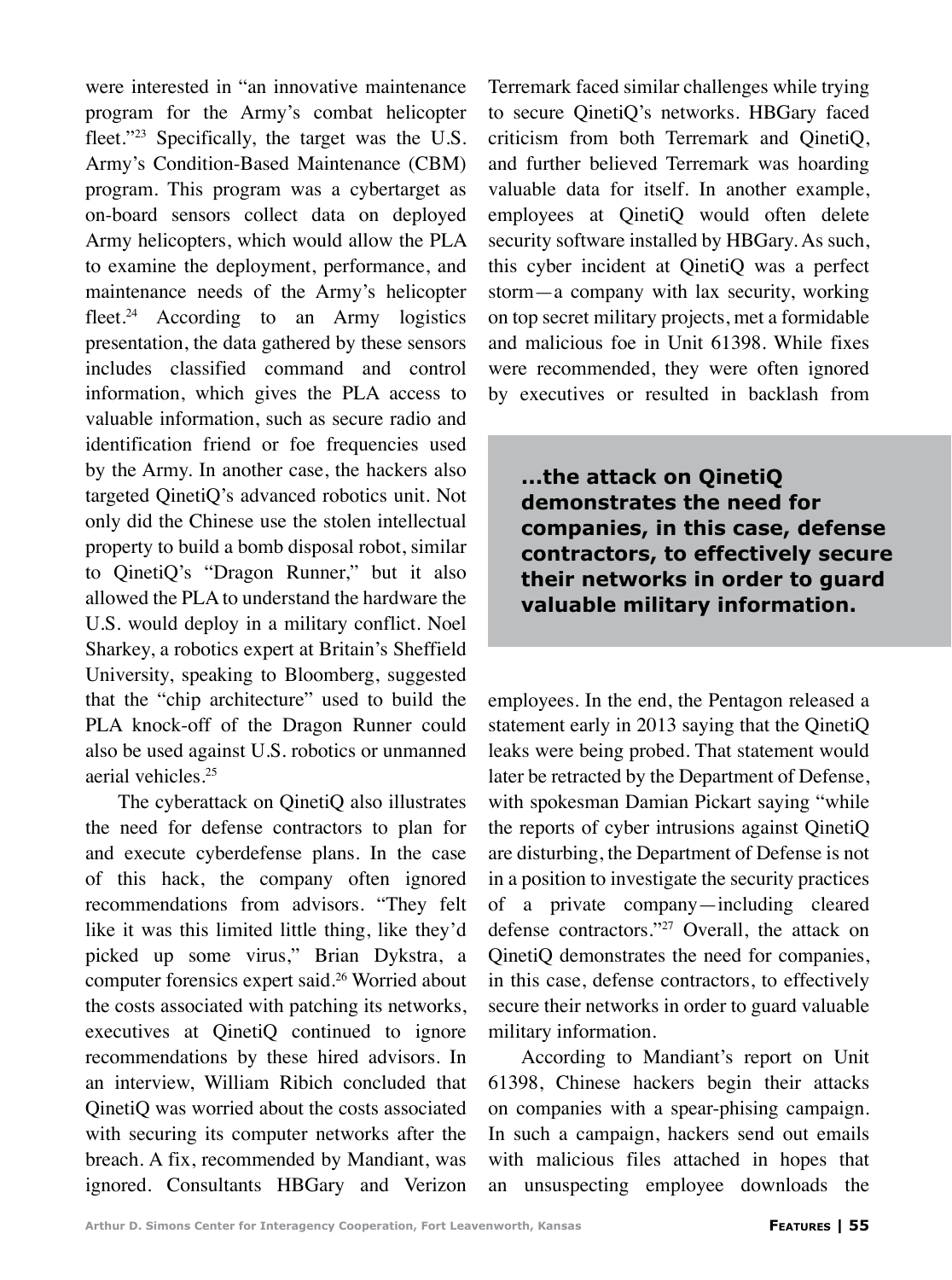attachment, opening a gateway into the target's network. Mandiant further suggests that "spearphising is [Unit 61398]'s most commonly used technique."28 In order to defend against such campaigns, defense contractors, including Lockheed Martin and Northrop Grumman, spear-phish their own employees to increase awareness of hackers' techniques to infiltrate computer networks.

According to reports, Northrop Grumman began spear-phising employees in 2009, and has "made running phising exercises a regular habit."<sup>29</sup> The goal of these exercises is to raise awareness among employees of such spearphising campaigns, regardless of their origins. Brian Fung of the *National Journal* reported that a recent, internal campaign at Northrop Grumman targeted 68,000 employees using the façade of errors on their tax returns as a feint.30 Similarly, Lockheed Martin began their "I Campaign" in 2009, which targets employees with spear-phising emails as well. These "messages are customized for various groups or individuals in the company" as the

**Aided by hackers, defense contractors, and the technology industry, U.S. defense and intelligence agencies have turned the world of security research upside down.**

attack on QinetiQ often targeted groups of employees or individual business sectors, such as the company's robotics unit.<sup>31</sup> Both Lockheed Martin and Northrop Grumman have reported increased awareness and reporting of these attacks among employees. Chandra McMahon, Chief Information Security Officer (CISO) at Lockheed Martin claims, "I can say definitely that not only do I have more employees taking good actions with regard to emails, but more are reporting suspicious emails to the [Computer Incident Response Team]—and attacks have not been able to get started."32 Similarly, Michael Papay, CISO for Northrop Grumman, makes a similar point. "If I've got 70,000 employees who are smart enough to say, 'Whoa, looks like a spear-phishing e-mail—I'm going to report it to my cybersecurity operations center,' then my operations center can dig into it and immediately block anyone else in the company from getting that e-mail."33 Lockheed Martin has also launched products geared toward managing cybersecurity problems. In a 2010 interview with *National Defense Magazine*, the former director of the Defense Information Security Agency and Vice President of Cybersecurity Solutions for Lockheed Martin Charles Croom discussed that the company was automating software and using an encrypted thumb-drive, called "IronClad," to manage cybersecurity needs.34 While these defense contractors and their competitors continue to work on improving their networks' security, they are also engaging hackers on the front lines of the cyberwar.

Speaking anonymously to Reuters, a former defense contractor executive was quoted as saying "my job was to have 25 zero-days on a USB stick, ready to go," referring to attacks which exploit unknown vulnerabilities in computer programs.<sup>35</sup> While the majority of media reports on Chinese cyberespionage, the offensive cyber capabilities of the U.S. are often overlooked, and for good reason, as "details about the U.S. offensive cyber capabilities and operations are almost all classified."36 Aided by hackers, defense contractors, and the technology industry, U.S. defense and intelligence agencies have turned the world of security research upside down. In order to gather intelligence on foreign targets and exploit networked military systems, the National Security Agency has reportedly become the largest buyer of security exploits.<sup>37</sup> Companies such as Harris Corporation, Northrop Grumman, and Raytheon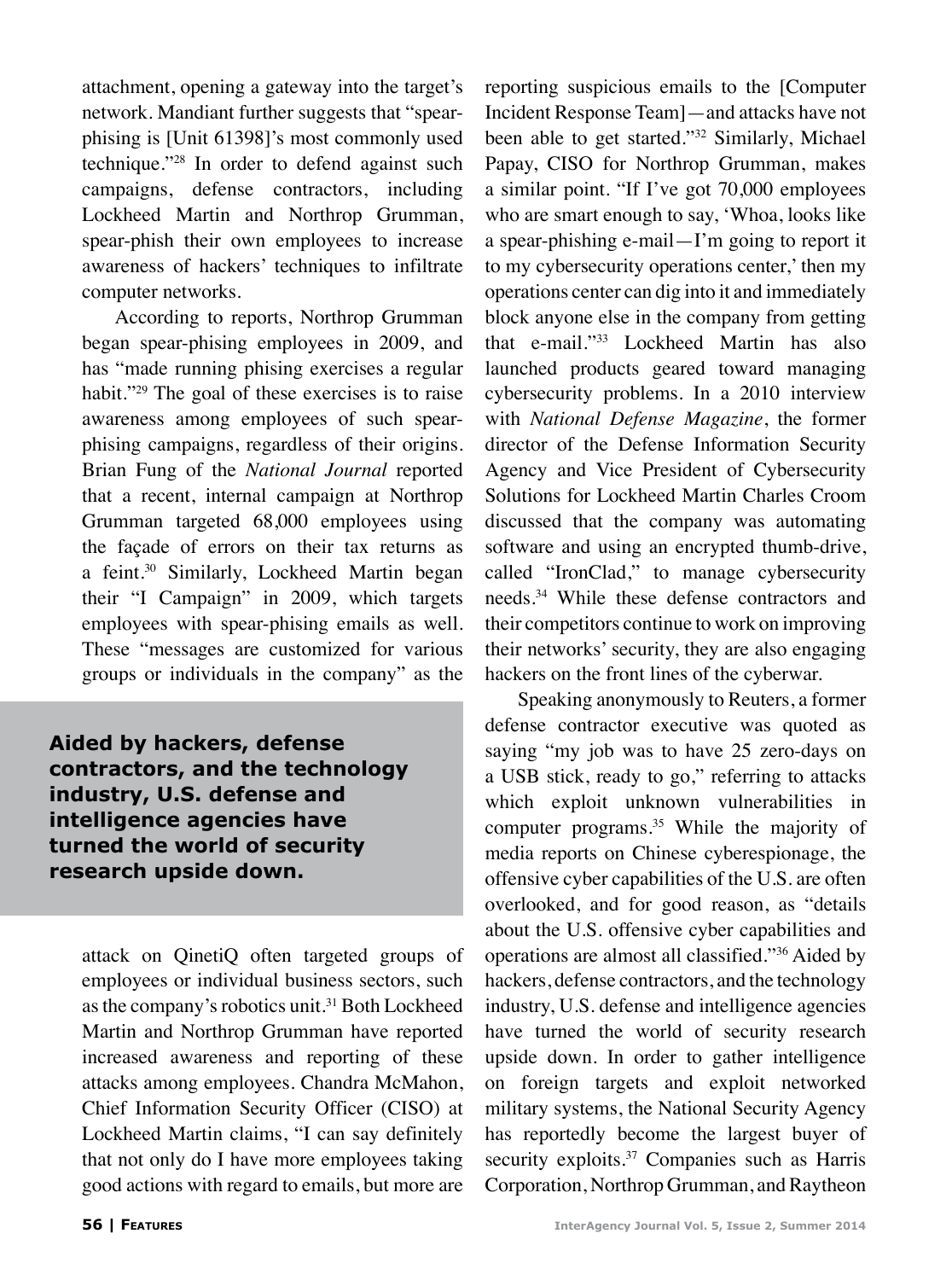have acquired boutique firms that focus on exploiting these vulnerabilities. Information on bugs in popular Microsoft software is given to U.S. intelligence agencies before the company releases a public patch to secure these flaws.<sup>38</sup> Furthermore, in hacked emails, leaked by Anonymous, the capabilities of Endgame Inc. were exposed as well. The company, chaired by the CEO of the Central Intelligence Agency's venture capital firm In-Q-Tel, markets zero-day exploits and the ability to mobilize and exploit criminal botnets in order to relay important information to clients, including intelligence agencies. However important cyberoffense is to maintaining intelligence capabilities or exploiting and degrading enemy networks, it also comes at a price, and according to Charlie Miller, a security researcher at social media giant Twitter, "the only people paying are on the offensive side."39

While these zero-day exploits are being used offensively, the Department of Homeland Security (DHS) has also set up a system to use them defensively, a move which will aid the defense of computer networks tremendously. Through the "Enhanced Cybersecurity Services" (ECS) program, information gathered by defense contractors, intelligence agencies, and telecommunications providers will be offered to other companies, notably those in the critical infrastructure and financial industries.40 While this program takes a substantial step toward defending the nation's networks, it is important to note that the ECS program is young and still evolving. The ECS program has also come under fire for being too limited. Security officers laud the program for what sharing it does do, but also acknowledge that the government and chosen providers, such as Northrop Grumman and Raytheon, limit the shared data because these vulnerabilities have valuable, offensive capabilities. Wolfgang Kandek, Chief Technology Officer of Qualys states, "From an offensive point of view, it is certainly valuable to

maintain a certain number of exploits in private, but for defense the best option is to share the vulnerability information with the software vendor as quickly as possible."<sup>41</sup> Echoing this sentiment, research director for NSS Labs Andrew Braunberg critiques the ECS program stating, "Most obviously, the U.S. government wants it both ways. They don't really want these vulnerabilities to disappear because they want to use them offensively, but they don't want the same vulnerabilities to allow hacking of U.S. assets."42

While the ECS program takes an important step in sharing information on network vulnerabilities with companies in the U.S. that could be exploited by Chinese hackers, revelations of the National Security Agency's domestic intelligence gathering could cause a backlash among Americans that harm further efforts to scan Internet traffic aimed at protecting networks from hackers. Under the ECS program, Web traffic that flows into and out of private businesses will be scanned for

**...as revelations about the National Security Agency's PRISM program were leaked to the press by Edward Snowden, more Americans have become aware that information transmitted online was being scanned...**

irregularities, which was initially limited to defense contractors and government agencies. Yet, as revelations about the National Security Agency's PRISM program were leaked to the press by Edward Snowden, more Americans have become aware that information transmitted online was being scanned and could increasingly be scanned as the government seeks to limit cyberattacks. These concerns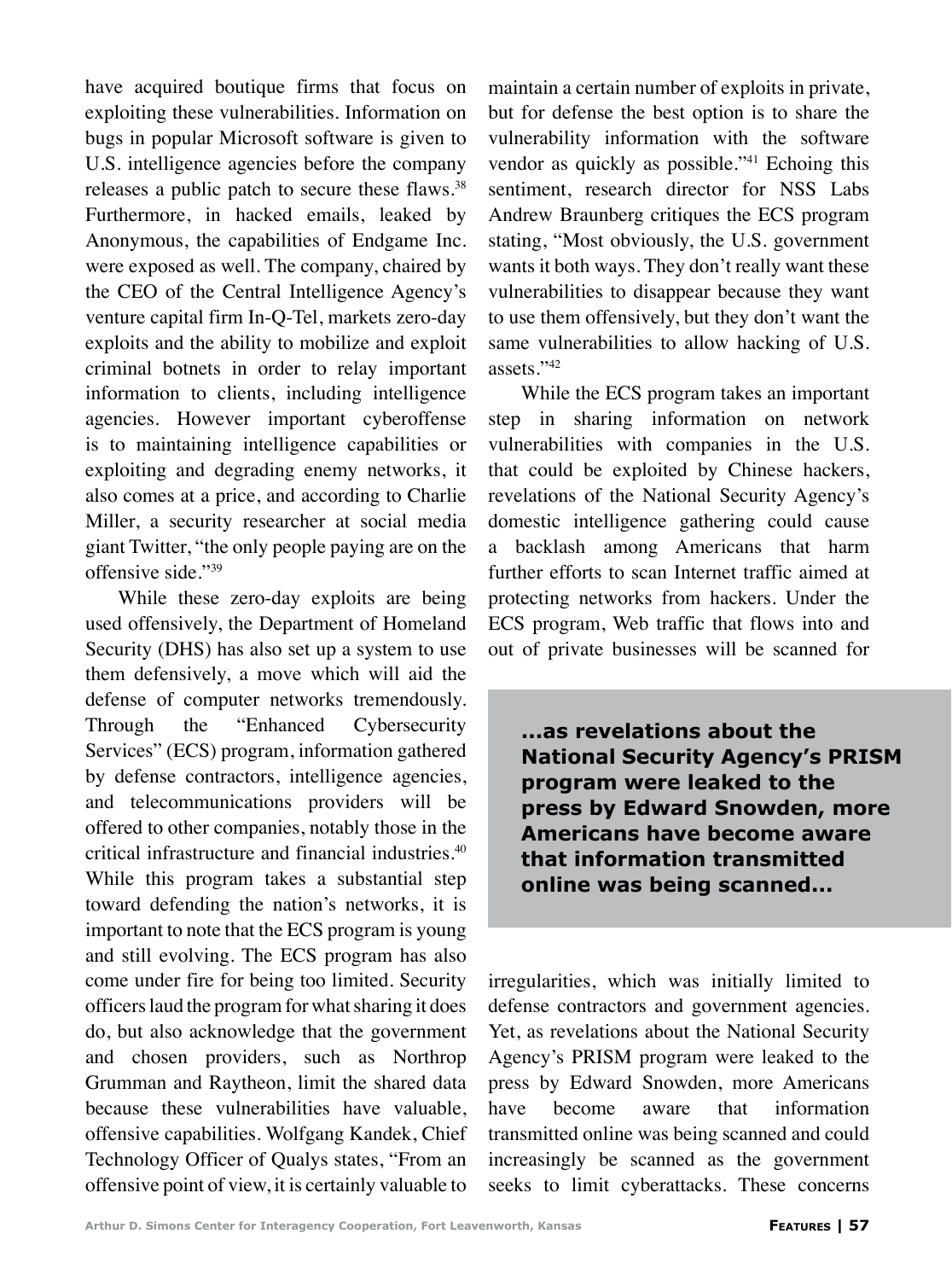could be further echoed by legislators as the debate on the Cyber Intelligence Sharing Protection Act faces Congressional scrutiny, since the legislation seeks to share more threat intelligence with the National Security Agency. Absent and fractured leadership on cybersecurity also threatens the defense of America's computer networks.

Faced with securing civilian networks and assisting the private sector, DHS faces a void of leadership that could complicate efforts to protect American networks from hackers. While these leadership roles can be filled, these vacancies represent a larger, troubling trend for the department as it must compete for hackers and qualified professionals with the National Security Agency and private industry. In an effort to attract technology students to government service, the National Science Foundation's CyberCorps Scholarship for Service program saw a majority of its graduates go on to work for the National Security Agency instead of DHS.<sup>43</sup> Furthermore, on average, government salaries fail to match those offered in industry. For instance, a cybersecurity professional working in government makes \$99,000, while the average in industry is \$107,000. While the DHS and government as a whole struggle with these discrepancies, Dr. Daniel Goure, vice president of the Lexington Institute, believes this is actually a positive trend. Following the release of the Defense Science Board's report, he penned an opinion piece that called on the private sector to defend the nation's networks, as many defense contractors have set up cybersecurity units in order to plug their leaks. "Major defense companies such as Lockheed Martin, Boeing, Northrop Grumman, and General Dynamics stood up cyberdefense units, initially to protect their own networks and computer systems. In many ways, these companies are now on the front line of the ongoing and intensifying cyberwar."44 Goure also points out that as private companies, defense contractors have a particular interest in defending their networks and creating cost-effective cybersecurity solutions to market to government agencies and other businesses. He concludes by stating that "when it comes to cyberdefense, the nation increasingly is dependent on the private sector."45 Goure's statement is echoed by both Boeing and Lockheed Martin who provide their expertise in cybersecurity to their clients.46 Boeing markets its cybersecurity capabilities commercially using the solutions they employ in-house as the product. Using this technique allows Boeing "to sell that one product many times," according to Bryan J. Palma, vice president of security and information services for Boeing.<sup>47</sup>

This private sector-led model for cyberdefense may be a good fit for U.S. government agencies. As China's CPC uses the PLA and outsourced hackers from SOEs and skilled individuals, the private sector-led model could provide cyberdefense to U.S. government agencies and critical infrastructure. The U.S. government's role in cyberdefense and cyberoffense must be greater. Placing the Homeland Security and Defense departments in regulatory and oversight roles will allow the government to set guidelines and standards that these private sector companies must follow in securing U.S. cyber vulnerabilities. This will also create competition for commercial and government contracts that will continue to drive innovation in cybersecurity research. Potentially, these private sector contactors may also be able to use threat intelligence and intelligence gained by hacking back through intelligence agencies to infiltrate and map Chinese networks for the Department of Defense. However, it would be the role of U.S. government agencies to set limits on the contractors' offensive measures, preventing future conflicts or a full-blown cyberwar. *IAJ*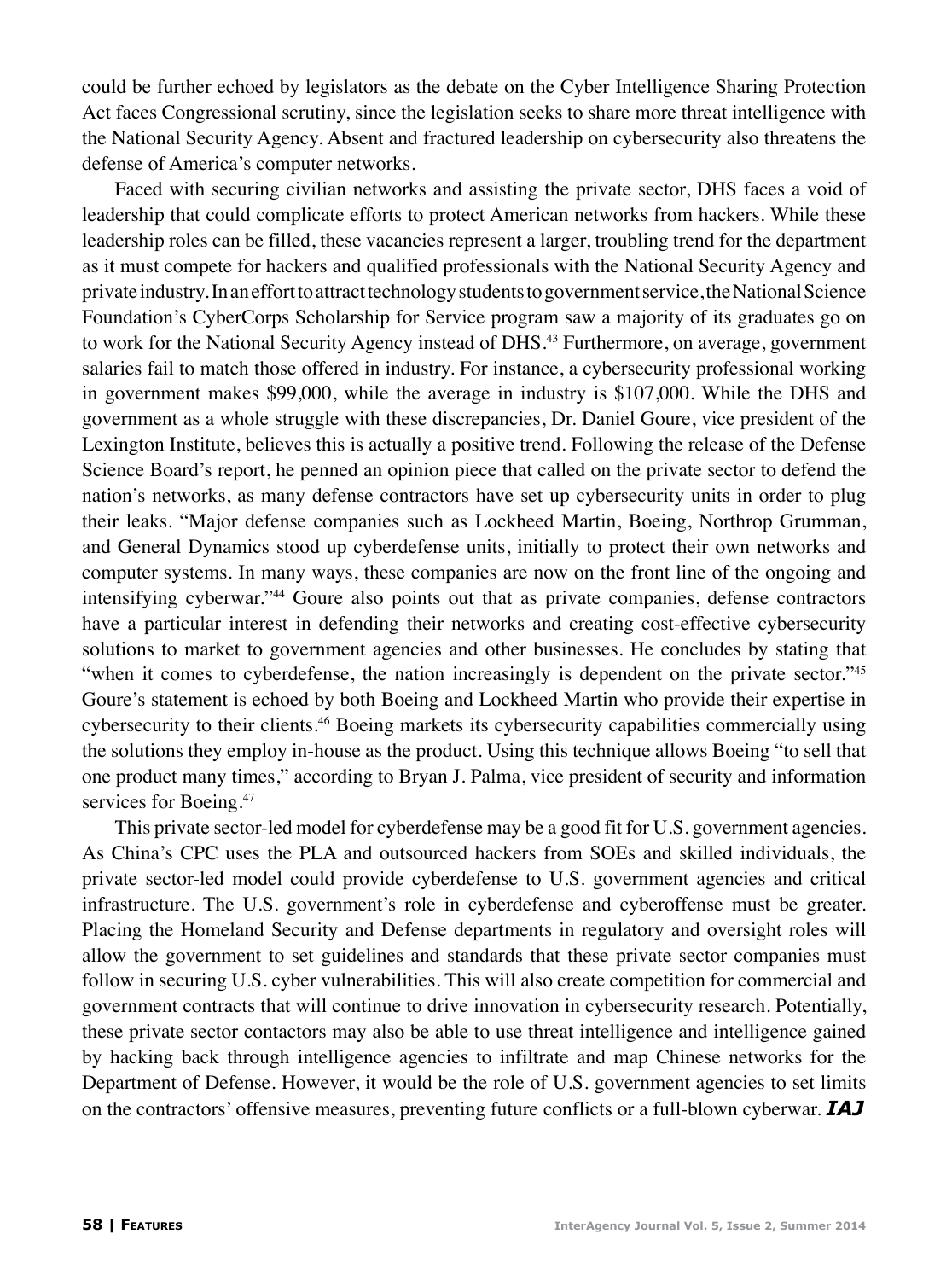## **NOTES**

1 Emil Protalinski, "NSA: Cyber Crime is 'the Greatest Transfer of Wealth in History,'" ZDNet homepage, U.S. edition, <http://www.zdnet.com/nsa-cybercrime-is-the-greatest-transfer-of-wealth-inhistory-7000000598>, July 10, 2012, accessed on June 4, 2013.

2 Richard Koman, "Estonia Reeling from Massive Cyberattack from Russia," ZDNet homepage, U.S. edition, <http://www.zdnet.com/blog/government/estonia-reeling-from-massive-cyberattack-fromrussia/3161>, May 18, 2007, accessed on June 4, 2013.

3 Ellen Nakashima, "U.S. and Russia Sign Pact to Create Communication Link on Cybersecurity," *The Washington Post* homepage, <http://articles.washingtonpost.com/2013-06-17/world/40025979\_1\_cybersecurity-pact-homeland-security>, June 17, 2013, accessed on June 18, 2013.

4 Verizon RISK Team, "2013 Data Breach Investigations Report," <www.verizonenterprise .com/ DBIR/2013/>, accessed on March 25, 2013.

5 Bill Gertz, "Network Effects: Chinese University Linked to PLA Cyber Attacks," Free Beacon homepage, < http://freebeacon.com/?s=Network+Effects&submit=>, May 14, 2013, accessed on May 15, 2013.

6 Cadie Thompson, Businesses Consider Going Offense Against Cyberattackers," CNBC homepage,  $\lt$ http://www.cnbc.com/id/100789013>, June 4, 2013, accessed on June 8, 2013.

7 Edward Wong, "Hackers Find China is Land of Opportunity," *The New York Times* homepage, <www. nytimes.com/2013/05/23/world/asia/in-china-hacking-has-widespread-acceptance.html>, May 22, 2013, accessed on May 23, 2013.

8 William T. Hagestad II, *21st Century Chinese Cyberwarfare*, IT Governance Publishing, Cambridgeshire, UK, 2012, p. 2.

9 PBS Frontline, Interview: John Arquilla, Frontline homepage, <http://www.pbs.org

/wgbh/pages/frontline/shows/cyberwar/interviews/arquilla.html>, March 4, 2003, accessed on May 27, 2013.

10 David E. Sanger, "U.S. blames China's Military Directly for Cyberattacks," *The New York Times* homepage, <http://www.nytimes.com/2013/05/07/world/asia/us-accuses-chinas-military-in-cyberattacks. html>, May 6, 2013, accessed on May 7, 2013.

11 Hagestad, p. 5.

12 Michael Riley and Ben Elgin, "China's Cyberspies Outwit Model for Bond's Q," Bloomberg homepage, <http://www.bloomberg.com/news/2013-05-01/china-cyberspies-outwit-u-s-stealing-militarysecrets.html>, May 2, 2013, accessed on May 2, 2013.

- 13 Wong.
- 14 Ibid.
- 15 Ibid.
- 16 Hagestad, p. 33.
- 17 Wong.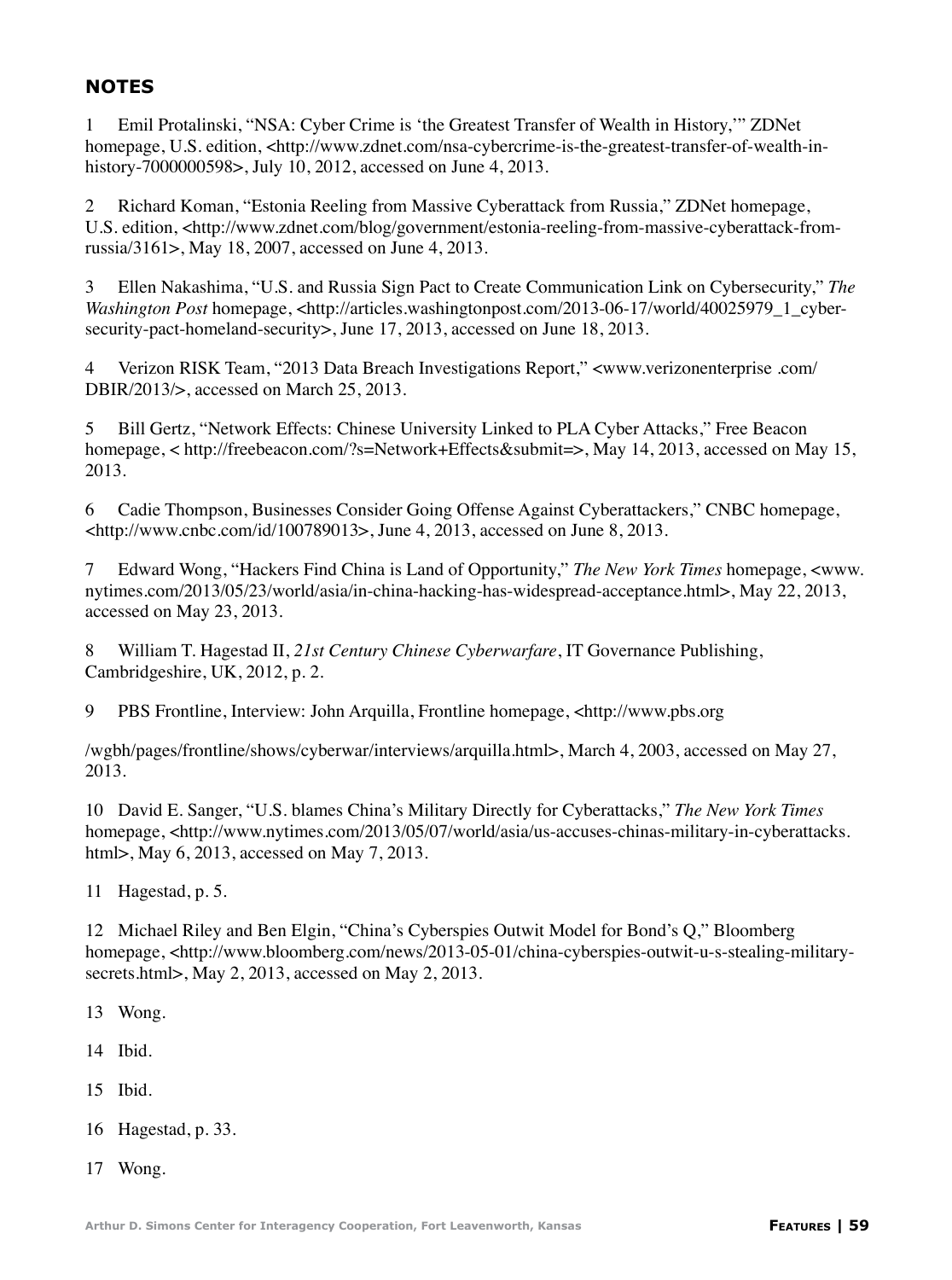- 18 Hagestad, p. 26.
- 19 Riley and Elgin.
- 20 Ibid.
- 21 Ibid.
- 22 Ibid.
- 23 Ibid.
- 24 Ibid.
- 25 Ibid.
- 26 Ibid.

27 Ben Elgin, "Pentagon Retracts Statement on Probe of QinetiQ Hacking," Bloomberg homepage,  $\langle$ http://www.bloomberg.com/news/2013-05-07/pentagon-retracts-statement-on-probe-of-qinetiq-hacking. html>, May 7, 2013, accessed on May 8, 2013.

28 "APT1: Exposing One of China's Cyberespionage Units," Mandiant Intelligence Center, <http:// intelreport.mandiant.com/Mandiant\_APT1\_Report.pdf>, p. 28, accessed on March 5, 2013.

29 Brian Fung, "This Defense Contractor is Reportedly Spear-Phising 68,000 Innocent People," *National Journal* homepage, <http://www.nationaljournal.com/tech/this-defense-contractor-is-repeatedly-spearphishing-68-000-innocent-people-20130403>, April 3, 2013, accessed on April 4, 2013.

30 Ibid.

31 Kelly Jackson Higgins, "How Lockheed Martin Phishes Its Own," InformationWeek: Dark Reading homepage, <http://www.darkreading.com/risk/how-lockheed-martin-phishes-its-own/d/d-id/1139629>, April 25, 2013, accessed on April 28, 2013.

32 Ibid.

33 Fung.

34 Sandra I. Erwin, "Surge of Cybersecurity Bureaucracies Sparks Lucrative Opportunities for Industry," National Defense homepage, <http://www.nationaldefensemagazine.org/archive/2010 /September/Pages/ SurgeofCybersecurityBureaucraciesSparksLucrativeOpportunitiesForIndustry.aspx>, September 1, 2010, accessed on May 30, 2013.

35 Joseph Menn, "Special Report: U.S. Cyberwar Strategy Stokes Fear of Blowback," Reuters homepage, <http://www.reuters.com/article/2013/05/10/us-usa-cyberweapons-specialreportidUSBRE9490EL20130510?, May 10, 2013, accessed on May 15, 2013.

36 Warren Strobel and Deborah Charles, "With Troops and Techies, U.S. Prepares for Cyber Warfare," Reuters homepage, <http://www.reuters.com/article/2013/06/07/us-usa-cyberwaridUSBRE95608D20130607>, June 7, 2013, accessed on June 12, 2013.

37 Menn, "Special Report: U.S. Cyberwar Strategy Stokes Fear of Blowback."

38 Michael Riley, "U.S. Agencies Said to Swap Data with Thousands of Firms," Bloomberg homepage,  $\langle$ http://www.bloomberg.com/news/2013-06-14/u-s-agencies-said-to-swap-data-with-thousands-of-firms.